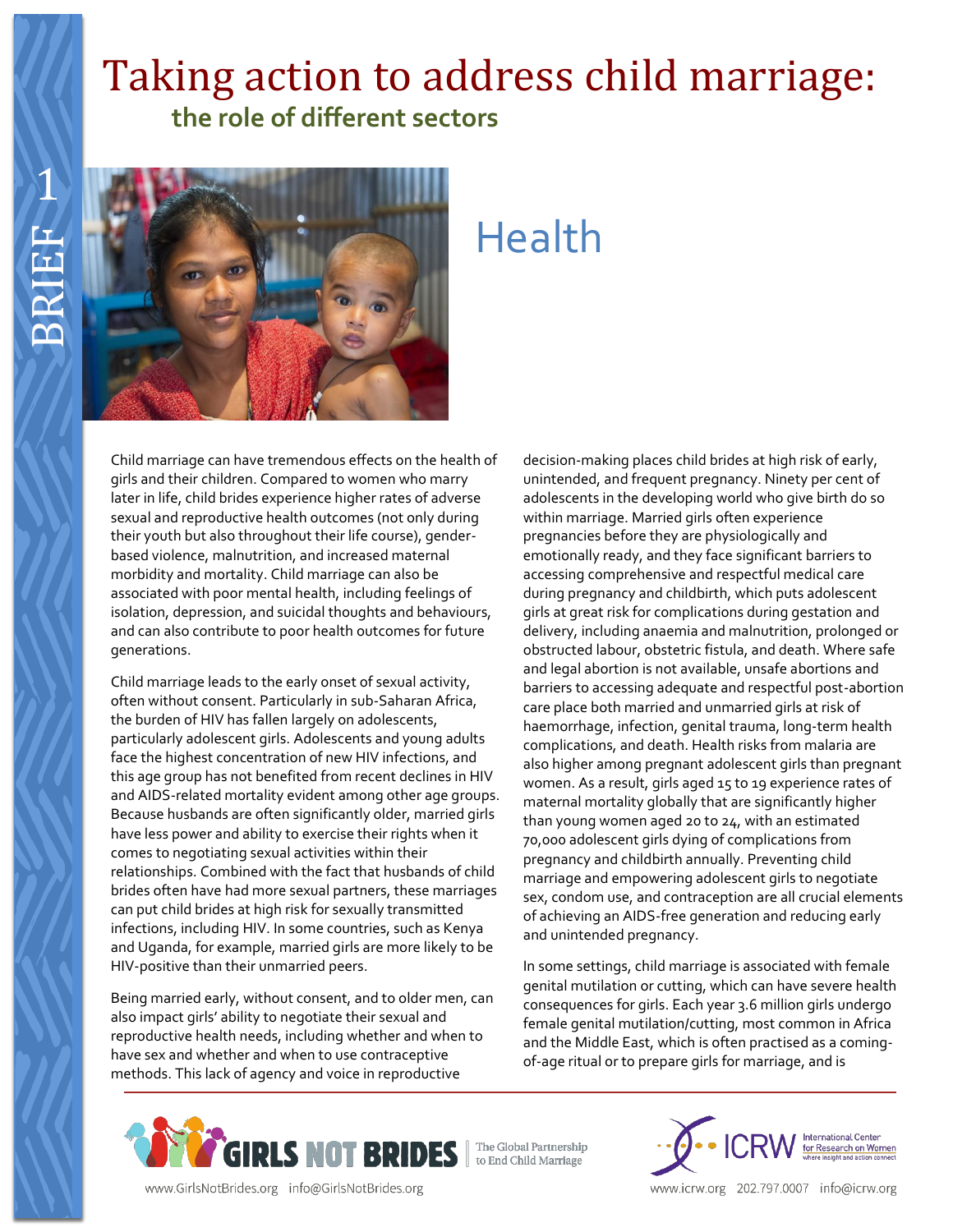

common in countries with high prevalence of child marriage. This harmful practice can cause pain, bleeding, infections, and even death. It can limit a woman's sexual pleasure and lead to increased risk of HIV, infertility, and complications during childbirth. Like child marriage, female genital mutilation/cutting is a form of violence against women and girls and a manifestation of gender inequality. But it is not the only form of violence to which

child brides are subject. In many instances, child brides face higher levels of gender-based violence, including intimate partner violence, marital rape, violence during pregnancy, and domestic abuse from in-laws and other family members, which can lead to poor physical and mental health outcomes. The negative health effects of child marriage can carry on to the children of child brides, who have higher rates of infant and child mortality and stunting, and are more likely

to experience malnutrition and poor physical health as compared to children of mothers over 18. Adolescent girls who give birth are 35-55 per cent more likely to deliver a preterm or low birth-weight baby than are those who give birth after 19 (the effects of child marriage on the nutrition status of girls and their children are discussed further in the *Food security and nutrition* brief).

Preventing and responding to child marriage is directly connected to achieving many health sector goals. Delaying marriage can lead to delayed sexual initiation and first birth, reduced incidence of gender-based violence, increased spacing between births, reduced maternal morbidity, lower HIV infection rates, and can contribute to ending preventable maternal and child deaths. These important connections and similar target populations make health programming a critical point of access and intervention to prevent child marriage and address the sexual and reproductive health needs of young married girls and couples.

#### **Integrating child marriage prevention and response into health programmes**

Health programming should target the unique needs of adolescents—married and unmarried—to ensure they have the information and resources to make informed decisions about their sexual and reproductive health and rights. This information often starts with basic facts about puberty, menstruation, pregnancy, and sex, through fertility awareness or body-literacy programmes.

Programmes should address gender- and age-related biases among providers so that they fully respect the reproductive desires of married girls, rather than reinforce the societal pressures often faced by young brides to prove fertility. Programmes should assess how providers dispense information and contraception and, to the

## **Strategies for integrating child marriage**

- Build adolescents' communication and negotiation skills related to sexual and reproductive health
- Comprehensive sexual and reproductive health education for married and unmarried adolescents
- Mass media and behaviour change communication campaigns to influence and promote healthy sexual and reproductive health practices, including through the use of new technologies
- Education and mobilisation of community members on the harmful health impacts of child marriage
- Training of providers and equipping of facilities for the provision of youth-friendly services
- Psychosocial services
- Public-private partnerships for scaling
	- o HIV services for married and unmarried adolescents
	- o Appropriate maternal health services

greatest degree possible, ensure girls' full and free informed choice for family planning. This requires that providers impart useful, accurate, and unbiased knowledge about various contraceptive methods and how they work, and provide counselling on how to choose a method that best meets the needs and intentions of adolescent girls within the context of their particular relationship dynamics, throughout their life course. This includes age-appropriate, youth-friendly access to sexual and reproductive health information, and access to services, including safe abortion, where legal, and post-abortion care. Providers need to avoid creating additional barriers, such as impeding married girls' access to contraceptive methods by requiring the permission of their husbands. Girls married to HIV-positive husbands, as well as HIV-positive girls (including those who may be pregnant or parenting) will need special attention and care within HIV programming.

Programmes should sensitise providers to the fact that marriage does not reduce the health risks a girl faces, particularly when she becomes pregnant. Maternal and child health programmes must, in fact, address the often heightened health needs of pregnant girls, and ensure they receive the adequate and respectful health care they need during pregnancy and childbirth. Given the negative impacts of early pregnancy on the children of child brides, programmes should target pregnant adolescent girls, their husbands, and their families with information about proper infant care and the importance of breastfeeding and birth spacing, and should provide married girls with the services and support needed to achieve these aims.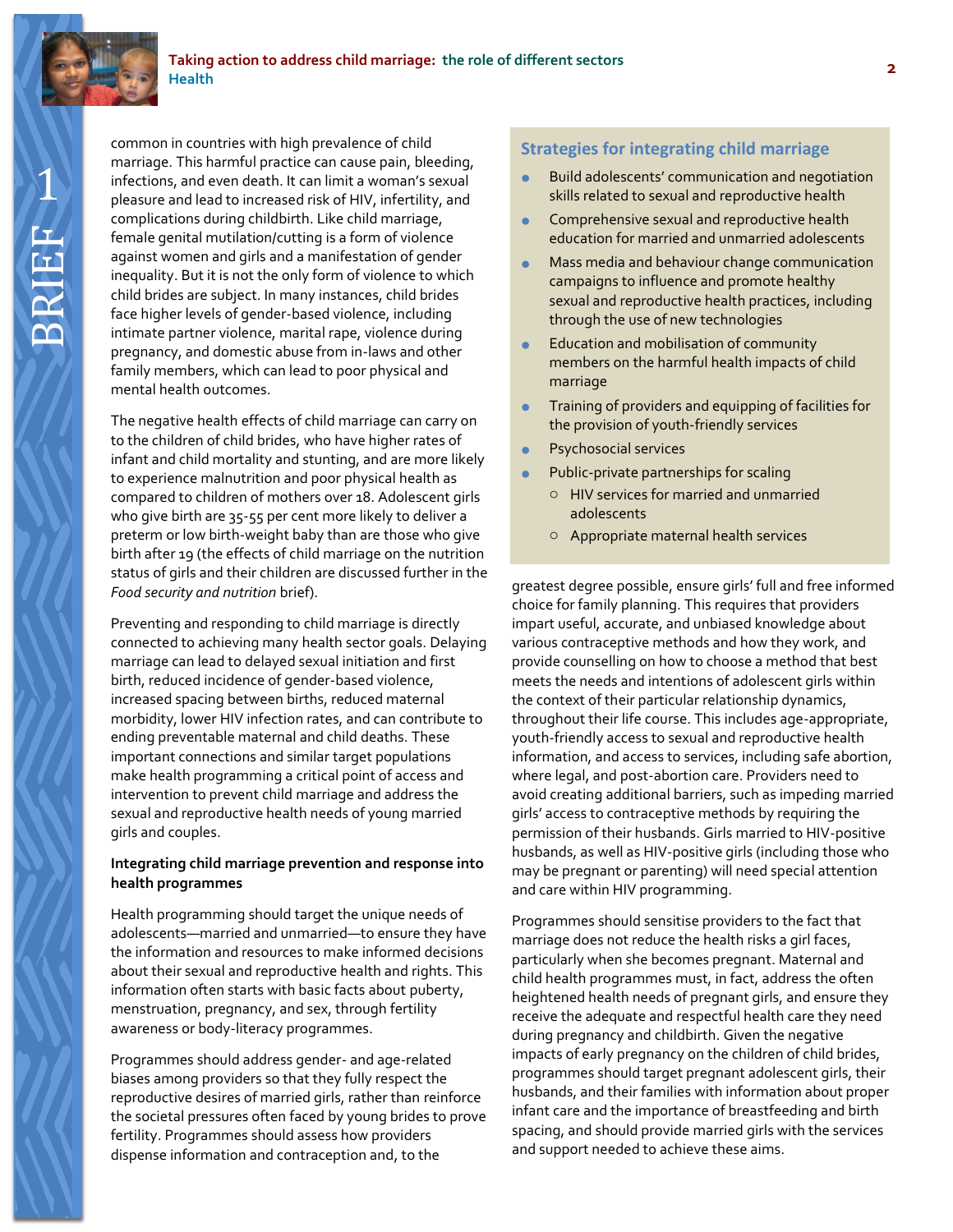

In some settings, unintended pregnancies outside of marriage may drive child marriage. In such cases, the same information and services can help young sexually active unmarried couples to prevent pregnancy and thus prevent child marriage. Both married and unmarried girls often face stigma when seeking reproductive health services, causing them to be less likely to return for follow-ups or continued care and treatment. As this stigma may prevent service uptake, programmes should educate providers on girls' rights and sensitise them to the needs of adolescent girls, as well as promote a shared sense of responsibility for the prevention of unintended pregnancy, HIV, and sexually transmitted infections among boys and men.

Programmes that strengthen girls' rights to choose if, when, and whom to marry—as well as if, when, and with whom to engage in sexual activity—will enhance their agency and health outcomes. Providing girls with opportunities to access needed information and resources can improve their health knowledge and behaviours, as well as build resolve related to their health desires. Programmes can also work with men and boys to enhance couple communication and collaborative decision-making with regard to sexual and reproductive health.

Programmes that aim to change health behaviours often address social and cultural norms and expectations, many of which are also connected directly to child marriage. Health sector programmes are therefore in a position to address many health risks associated with child marriage. Further, targeting health systems and services to reach and serve married adolescents may improve quality, access, and uptake for married adolescents and girls at risk of child marriage.

#### **Programme examples**

#### *[Integrated Family Health Programme](http://www2.pathfinder.org/site/DocServer/IFHP_2013_Annual_Report.pdf?docID=20161) (IFHP+)*

is a USAID-funded, Pathfinder Internationalimplemented programme in Ethiopia that works to strengthen integrated family planning, maternal, newborn and child health, and HIV/AIDS as well as reproductive health services at the community level. Health practices at the household and community level are strengthened through improved availability and quality of health services, products, and information. IFHP+ also supports government initiatives to strengthen key elements of the health system and train health care workers. This programme included child marriage prevention and response in its programme design, implementation, and monitoring and evaluation. The programme reports 14,220 delayed marriages, more than 3,900 community and religious leaders sensitised on health and gender issues, and nearly 2.8 million visits to youth-friendly sites.

Programmes with a similar focus can incorporate child marriage during programme design by targeting family planning, maternal, newborn and child health, and HIV/AIDS services to married adolescents, as this population is at a heightened risk for reproductive health problems and often lacks access to needed health information. Programme implementation can include training healthcare workers to educate community members of the harms associated with child marriage, as well as how to respond to the unique needs of married adolescents. Integrating child marriage in programme monitoring and evaluation through measurement of child marriage-related outcomes, and at a minimum age, sex, and marital status of programme participants, can help implementers understand whether programme activities are impacting child marriage.

*[PROCOMIDA](http://www.mercycorps.org/articles/guatemala/fresher-food-better-nutrition-happier-families) (MYAP)*, a USAID-funded, Mercy Corps-implemented programme in Guatemala, is an innovative mother and child nutrition programme that uses a preventive approach targeted to pregnant/lactating women and children aged 6–24 months. PROCOMIDA provides beneficiaries with a nutritionally-balanced ration that enables mothers and other caregivers to adopt healthier practices, including health-seeking behaviours. The programme also works with staff of government health facilities, as well as organised community structures, to improve the technical quality and cultural appropriateness of the services provided. Through these approaches, PROCOMIDA addresses both the demand-side and supply-side of health care provision in northern Guatemala. The programme has been particularly successful at reaching the poorest households.

To address the needs of child brides and their children, nutrition programmes should specifically target pregnant and lactating adolescents for nutritional programming, through programme design and implementation. Programme design and implementation should also focus on engaging young fathers in nutrition education and services so that the health of the young mother and her baby are not her responsibility alone. Through performance monitoring, nutrition programmes should track the age of their clients and learn and adapt to target services to address the specific needs of young mothers. Incorporating child marriage indicators into programme evaluation could also help these kinds of programmes to understand whether they are effectively reaching and meeting the needs of highly vulnerable populations who have experienced child marriage.